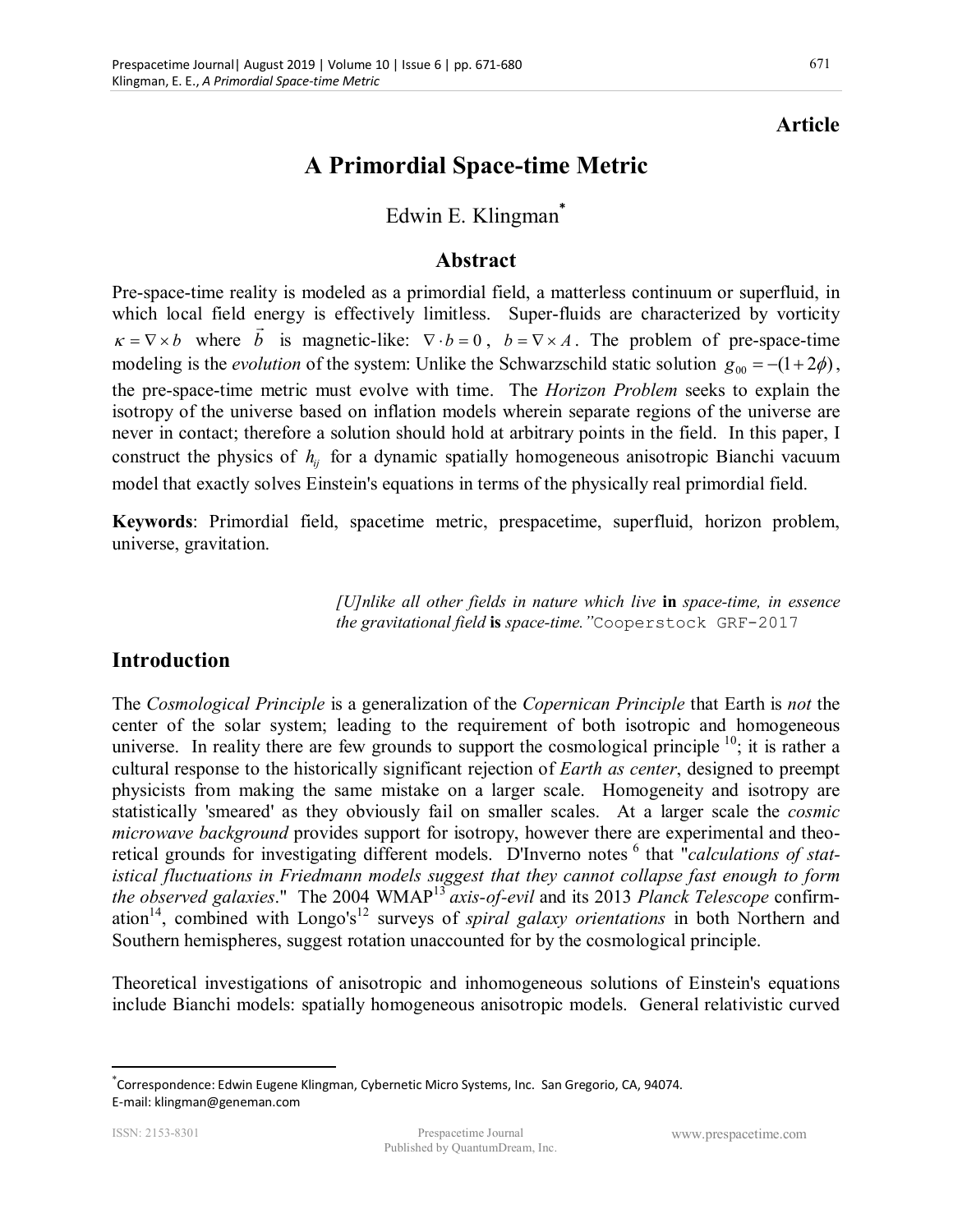space-time does *not* support localized conserved quantities like energy: "*it is impossible to construct unique covariant densities of these quantities*." On the other hand, Petrov<sup>11</sup> observes that:

 [Space-time] *is an arena, in which physical fields interact and propagate;*  (…) *The space-time itself is a dynamic object.* 

If we wish to model the primordial field as a dynamic field that expands and contracts in different directions, we seek a solution of Einstein's equations, hence a metric solution. Einstein $\frac{1}{1}$ believed that "*Space-time does not claim existence on its own, but only as a structural quality of the field*." Yau<sup>2</sup> proposed: *gravitational fields exist without matter*, and Feynman<sup>10</sup> noted that, if time dependence is allowed, "*the equations permit the presence of fields without sources"*.

General relativity is defined by  $ds^2 = g_{\mu\nu} dx^\mu dx^\nu$ , where curved *empty* space coordinates  $dx^\mu$ and  $dx^{\nu}$  correspond to flat-space coordinates  $\eta_{\mu\nu}$ . Einstein's equation  $G^{\mu\nu} = 8\pi T^{\mu\nu}$  is interpreted to mean that a stress-energy tensor  $T^{\mu\nu}$  induces 'curvature' in the geometry of space-time, where  $T^{\mu\nu}$  represents energy density or matter. The simplest case, for spherically symmetric mass *M* , has curvature given by the Schwarzschild metric:

$$
ds^2 = -e^{2\phi}dt^2 + e^{-2\phi}dr^2 + r^2d\Omega^2,
$$
\n(1)

which specializes  $ds^2 = g_{\mu\nu} dx^{\mu} dx^{\nu}$  to  $g_{00} \approx -(1+2\phi)$ ,  $g_{11} \approx (1+2\phi)^{-1}$ , where  $\phi$  reduces to Newtonian gravity  $\phi = -M/r$  in the appropriate limit. This metric leads to a singularity at  $g_{11} \approx (1 + 2\phi)^{-1}$  with the well-known black hole horizon associated with radius  $r = 2M$ ; the Kerr metric describes the field for spinning *M* . Nevertheless, important cosmological solutions are also found when  $T^{\mu\nu} = 0$ , i.e. there is no stress energy term representing either matter or distributed energy, thus leading to  $R^{\mu\nu} = 0$ . For example the *deSitter* metric solves Einstein's equation with cosmological constant, but is otherwise *devoid of matter*. The solution looks the same in any direction, hence isotropic; however our interest is in *anisotropic* models; such a solution to  $R^{\mu\nu} = 0$  was discovered in 1921 by Kasner, and rediscovered in alternate form in 1946 by Narlikar and Karmarkar and by Taub in 1951. The linearized metric

$$
g_{\mu\nu} = \eta_{\mu\nu} + h_{\mu\nu} \tag{2}
$$

describes most of the *non-black-hole* universe adequately. The gravitational field is described in general relativity via space-time metric:  $h_{00} = -2\phi$ 

$$
ds^{2} = -(1+2\phi)dt^{2} + (\delta_{jk} + h_{jk})dx^{j}dx^{k} + 2h_{0j}dt dx^{j}
$$
\n(3)

where  $\phi(x, y, z)$  is the time-independent Newtonian potential  $M/r$  in geometricized units  $g = c = 1$ . The *Schwarzschild* static solution is described (outside of *M*) by variants of (3), and by *Kerr* if the mass is spinning. Massless solutions exist: *deSitter, TaubNUT*, and *Ozvath-*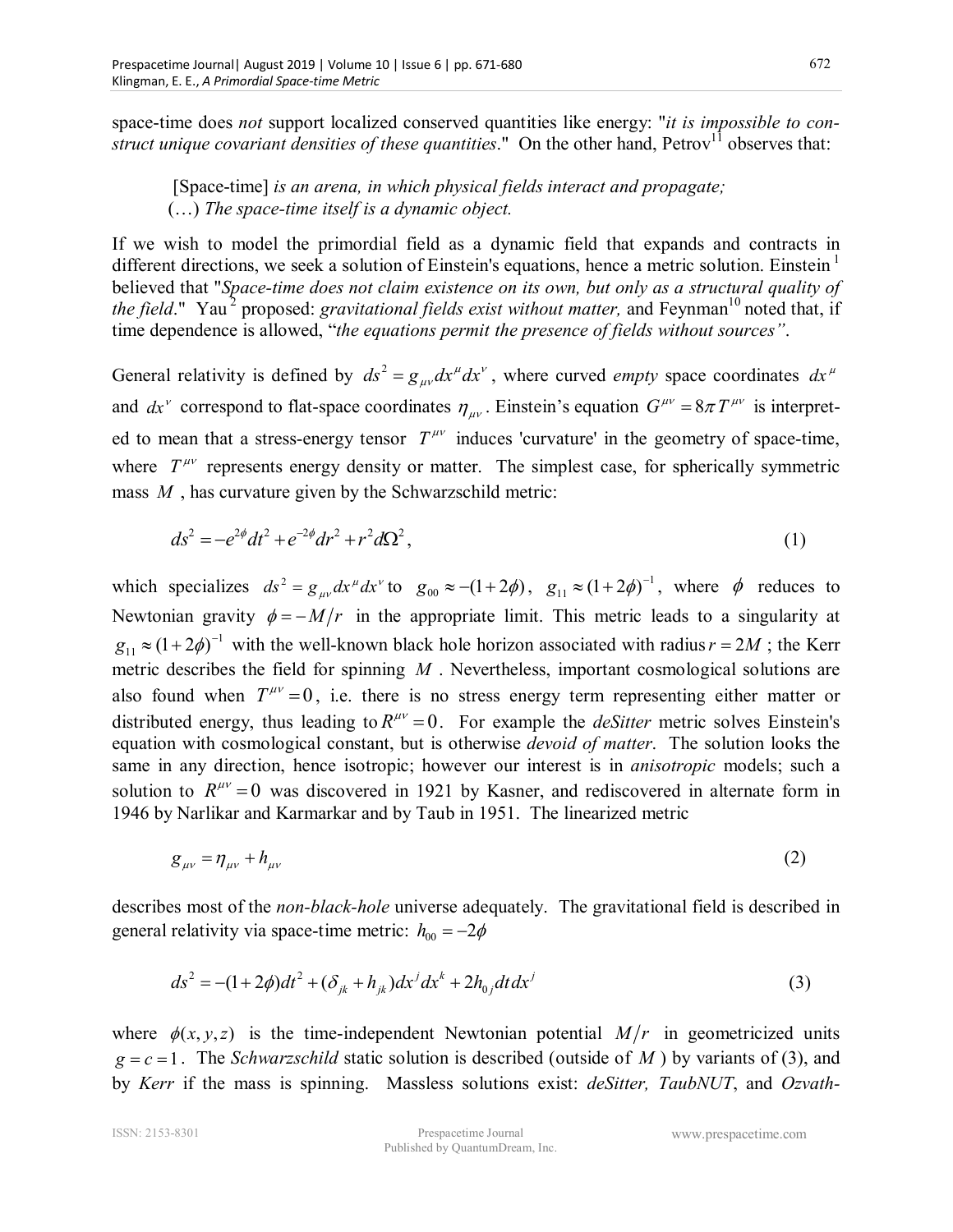*Schucking*,<sup>3</sup> including Kasner's exact solution for *D* > 3 space-time dimensions, in Narlikar and Karmarkar formulation:<sup>4</sup>

$$
ds^{2} = c^{2}dt^{2} - \sum_{j=1}^{D-1} (1 + nt)^{2p_{j}} dx_{j}^{2}
$$
 (4)

subject to  $\sum_{i=1}^{D-1} p_i = 1$  $\sum_{j=1}^{D-1}\,p_{\,j}=$ = *D j*  $p_j = 1$  and  $\sum_{j=1}^{D-1} p_j^2 = 1$  $\sum_{j=1}^{D-1} p_j^2 =$ = *D j*

Per Vishwakarma<sup>7</sup> the conventional Kasner metric interpretation is "*obscure and questionable*".

#### **The Physical Interpretation of the Kasner Metric**

 $p_j^2 = 1$ .

Kasner appears to be an appropriate metric for the primordial field, so we investigate the physical interpretation of the metric. Vishwakarma observes that when  $T^{\mu\nu} = 0$  there is no obvious source of curvature in the vacuum; the mass that sources the Schwarzschild and Kerr solutions does *not* exist in the matterless primordial field. He also notes that when  $n = 0$ , metric (4) reduces to the Minkowski metric, therefore the source of curvature must be contained in *n* . But what is *n* ? We assume that *nt* is dimensionless, so that it can be added to the number 1, hence *n* has dimensions  $1/t$ . Vishwakarma discusses the 'singularity' for this metric when  $n = 1/-t$  (denoting negative time or frequency.) But this one-time occurrence of the singularity, unlike the *'always there*' Schwarzschild radius in space, vanishes after the singular moment; nothing is left to sustain space-time curvature contained in the metric.

Recall that the metric represents 'dynamic space-time', while Einstein<sup>1.155</sup> believed that "*there is no such thing as empty space, i.e. a space without field*." Therefore dynamic space-time corresponds to a dynamic field, and the energy density of the field implies an equivalent mass density 'in motion'. Vishwakarma thus identifies *the momentum density of the field* as the source of metric curvature, and associates the momentum density with  $\vec{p} \sim (p_1, p_2, p_3)$ . At this point we have the Kasner metric associated with two physical properties: frequency *n* and momentum density  $\vec{p} = \frac{P}{\sqrt{2}}$  $d^3r$  $\vec{p} = P_{\int d^3}$  $\rightarrow$ . This is progress, but the interpretation is still obscure. It is possible in physics to derive mass, length, and time from universal constants  $(g, c, \hbar)$  as follows (Planck

length  $\Delta x = \sqrt{hg/c^3}$ , mass  $\Delta m = \sqrt{hc/g}$ , time  $\Delta t = \sqrt{hg/c^5}$ ). Vishwakarma chooses to link the momentum density  $\vec{p} = \rho \vec{v}$ ------- –<br>→ <del>→</del>  $=\rho \vec{v}$  to frequency  $n = t^{-1}$  via the universal constants as follows: [Newton's gravitational constant *g* , speed of light *c* ]

$$
n = \sqrt{\frac{g\vec{p}}{c}} = \sqrt{g\rho \left(\frac{v}{c}\right)}
$$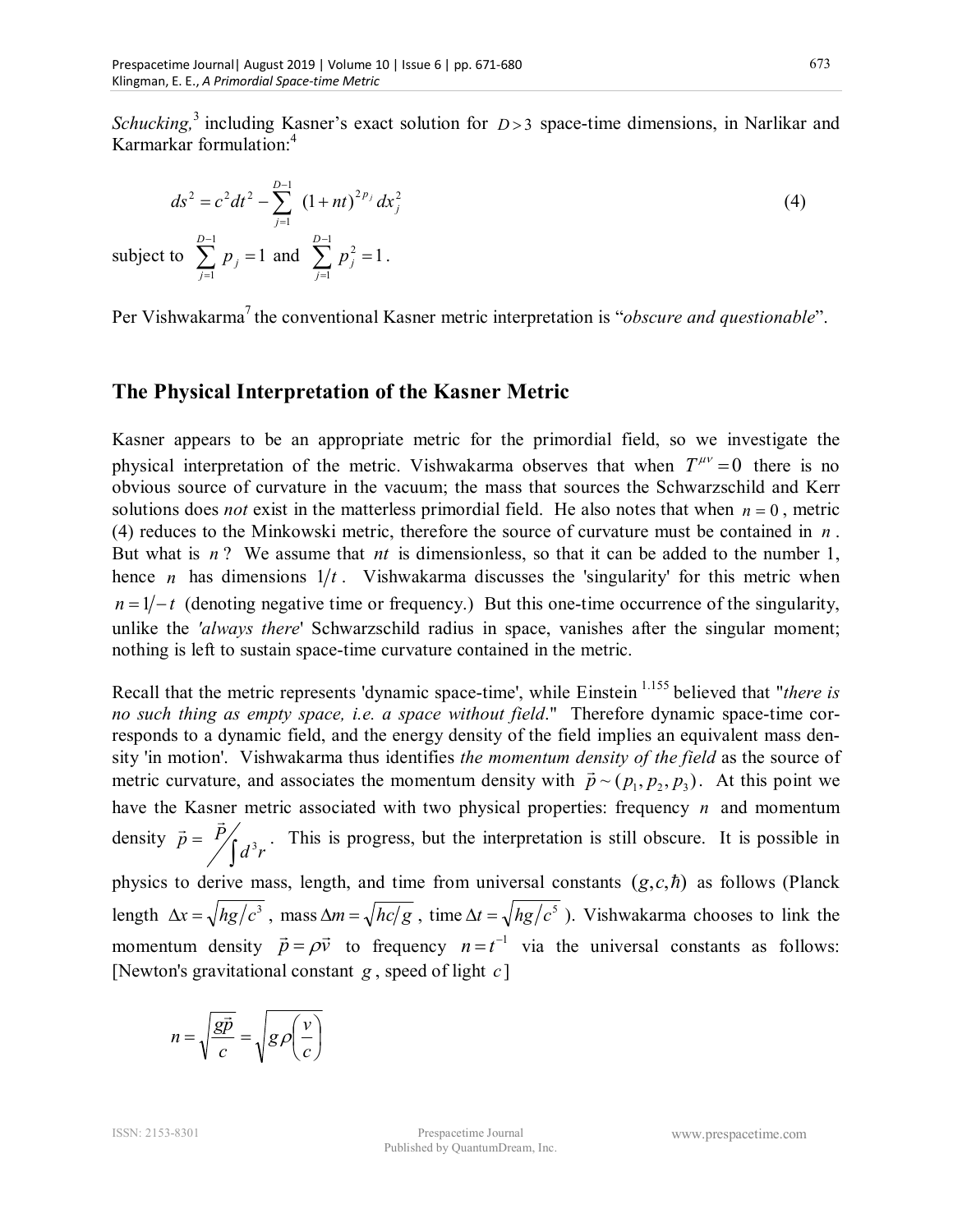Note that  $(v/c)$  is dimensionless and  $g\rho = \frac{v}{m t^2} \left| \frac{dv}{l^3} \right| = \frac{1}{t^2}$ <sup>3</sup>  $\binom{m}{1}$  1 *l t m mt*  $g\rho = \left(\frac{l^3}{l^3}\right)\left(\frac{m}{l^3}\right) =$ J  $\left(\frac{m}{r^3}\right)$  $\setminus$ ſ  $\overline{\phantom{a}}$  $\bigg)$  $\setminus$  $\overline{\phantom{a}}$  $\setminus$ ſ  $\left[\rho=\left|\frac{t}{r^2}\right|\right]\frac{m}{r^3}$  =  $\frac{1}{r^2}$  therefore  $= t^{-1}$ J  $\left(\frac{v}{v}\right)$  $\setminus$  $=\sqrt{g\rho\left(\frac{v}{-}\right)}=t$ *c*  $n = \sqrt{g} \rho \left( \frac{v}{v} \right) = t^{-1}$  (5)

Interesting as this relation is, it is still obscure. It relates *momentum density* to *frequency* as the physical correlates of the metric, but the physical meaning of frequency *n* is still unknown. We choose to introduce a relevant characteristic of the primordial field as follows<sup>9</sup>:

$$
\vec{C} = \left(\frac{g}{c^2}\right)\vec{p} \times \frac{\vec{r}}{r^3} \sim t^{-1}
$$
 (6)

This offers the advantage of transforming the basis of the Kasner metric from a nebulous frequency, formed of a well-chosen combination of universal constants, to the well-known gravito-magnetic field  $\dot{C}$  induced by momentum density  $\vec{p}$ .⊥<br>→ at distance *r* .<br>→ from  $\vec{p}$ —<br>→ according to the circulation equation

$$
\vec{\nabla} \times \vec{C} = -\left(\frac{g}{c^2}\right) \vec{p} \sim (lt)^{-1}.
$$
 (7)

It seems to have gone unrecognized to date that the parameter  $n$  thus linked to momentum density  $\vec{p}$  has the dimension of the gravitational C-field and the dynamical relation between the two

$$
\vec{\nabla} \times \vec{C} = -(g/c^2)\vec{p} + c^{-2}\partial_t\vec{G}, \qquad (8)
$$

can be obtained from linearizing Einstein's nonlinear field equations. The misnomer *weak field equations* falsely characterizes the field strength dependence. The C-field circulation law applies at *any* field strength and is iteratively equivalent to the full nonlinear equations. The common belief that the linearized field equations are *weak field* equations might lead one to wonder whether they apply in the *ultra-strong fields* of the early inflationary era; however, the complete equivalence of the linearized equations, iteratively applied, to the full non-linear field equations can be shown. The presence of static mass M leads to a gravitational field:  $G \sim -\nabla \phi$ , whereas the presence of momentum density  $\vec{p}$  $\ddot{\phantom{a}}$ leads to the gravitomagnetic field circulation:  $\nabla \times C \sim \vec{p}$  $\therefore$  where  $\therefore$  $\nabla \times \vec{C} \sim \vec{p}$ . Gravitational fields have units of acceleration  $m\vec{a} = mG$  $ar $\frac{1}{2}$$  $=m\vec{G}$  with  $|\vec{G}| \sim l/t^2$ ⊥<br>→ while the gravitomagnetic field has units of angular frequency  $\sim 1/t$ . Thus Kasner parameter *n*, with dimension  $\sim$  1/t, will be identified with the gravitomagnetic field C د.<br>← where  $|C| = 1/t$ u<br>→ . The primordial Cfield comports with Kerson Huang's<sup>14</sup> Superfluid Universe, wherein vorticity  $\vec{k} = \vec{\nabla} \times \vec{b}$  $\therefore$  primor  $\vec{k} = \nabla \times b$  is the characteristic feature. The constraints  $Tr(\vec{p}) = 1 = \vec{p} \cdot \vec{p}$  $i$  r  $r$   $\rightarrow$   $r$   $\rightarrow$   $r$   $\rightarrow$   $r$   $\rightarrow$  $(\vec{p}) = 1 = \vec{p} \cdot \vec{p}$  on  $p_i$  describe a *plane* and a *sphere* in an anisotropic universe without matter; a *vacuum* solution. Static solutions are isotropic and homogeneous, while Kasner's solution is homogeneous, but *not* isotropic.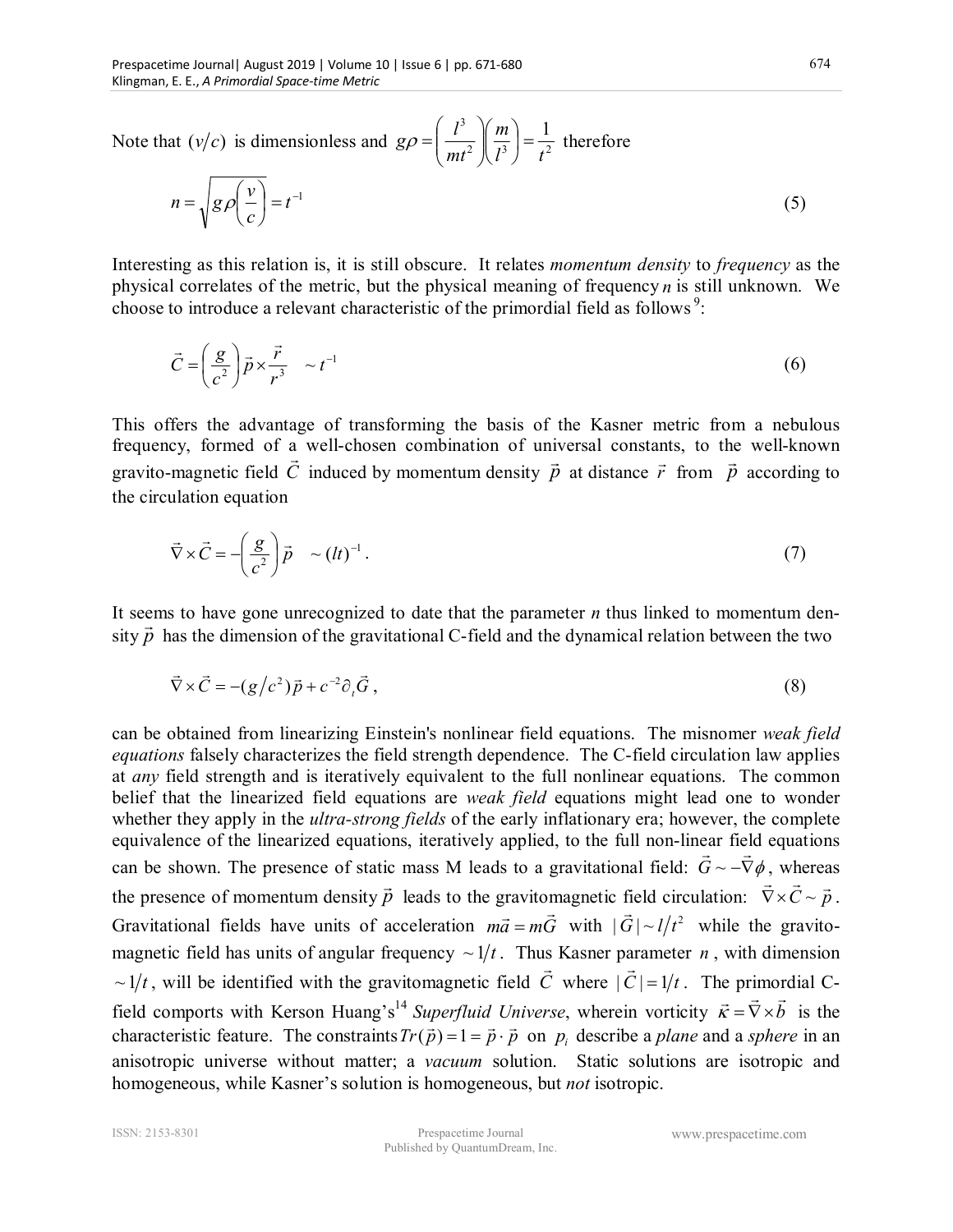#### **The Dynamic Behavior of the C-field**

Dynamic systems are often characterized in terms of *impulse response*, suggesting that we need an *impulse* to kick things off dynamically. To achieve such a transient event we invoke *'vacuum fluctuations'*. In response to fluctuations, we expect disturbances to occur in the field and propagate, inducing momentum. It is unclear exactly how to characterize the disturbance, so we examine gravitational waves<sup>5</sup> in flat-space propagating along the z-axis with

$$
\overline{h}_{\mu\nu} = \overline{h}_{\mu 0}(t - z), \qquad \overline{h}_{\mu 0} = -\overline{h}_{\mu z} \qquad h_{\mu\nu} = \begin{bmatrix} 0 & 0 & 0 & 0 \\ 0 & h_{xx} & h_{xy} & 0 \\ 0 & h_{yx} & h_{yy} & 0 \\ 0 & 0 & 0 & 0 \end{bmatrix}
$$

where  $h_{\mu\nu}$  is considered the wave's metric perturbation. We focus on the transverse behavior of the field: the plane wave propagates in *z*, so non-zero components are:<sup>6</sup>

| $h_{xx} = -h_{yy}$ | traceless  |
|--------------------|------------|
| $h_{xy} = +h_{yx}$ | transverse |

This last relation  $h_{xy} - h_{yx} = 0$  corresponds to angular momentum; *the circulation of the gravitomagnetic field*. Our metric (4) represents a spatially homogeneous dynamic distribution of energy [the field] expanding and contracting anisotropically at different rates in different dimensions. One set of solution parameters  $\vec{p} = (-1/3, 2/3, 2/3)$  represents space expanding in two directions, contracting in the third. For simplicity, we will extract the physics of parameters  $(p_1, p_2, p_3) = (0,0,1)$ , representing space expanding in one direction, unchanging in the other two (*relatively* contracting). Such a solution can give rise to non-zero momentum density, serving as the source of curvature represented by *n*. **Fig. 1**. Physical configuration



Unlike Schwarzschild, Kasner's solution does *not* represent space *outside* gravitating mass; it represents a dynamic field that expands and contracts in different directions. The Kasner cosmological solution has no *outside*; the expanding field gives rise to momentum  $P$ . Momentum density  $\vec{p}$  ( $p_x$ ,  $p_y$ ,  $p_z$ ) is proportioned according to constraint  $Tr(\vec{p}) = 1 = \vec{p} \cdot \vec{p}$ . Dimensionless *nt* implies that parameter *n* has dimensions of frequency  $n \sim t^{-1}$ . Vishwakarma establishes the link between  $n$  and momentum density  $\vec{p}$  $\overline{a}$ via the relation  $n \sim \sqrt{g p/c} \sim t^{-1}$ . Whereas general relativity makes contact with physical reality by requiring the Newtonian limit  $\phi = -M/r$ , the matterless link to physical reality is the energy density of the dynamic primordial field. This field momentum density induces the gravito magnetic field *C* whose physical reality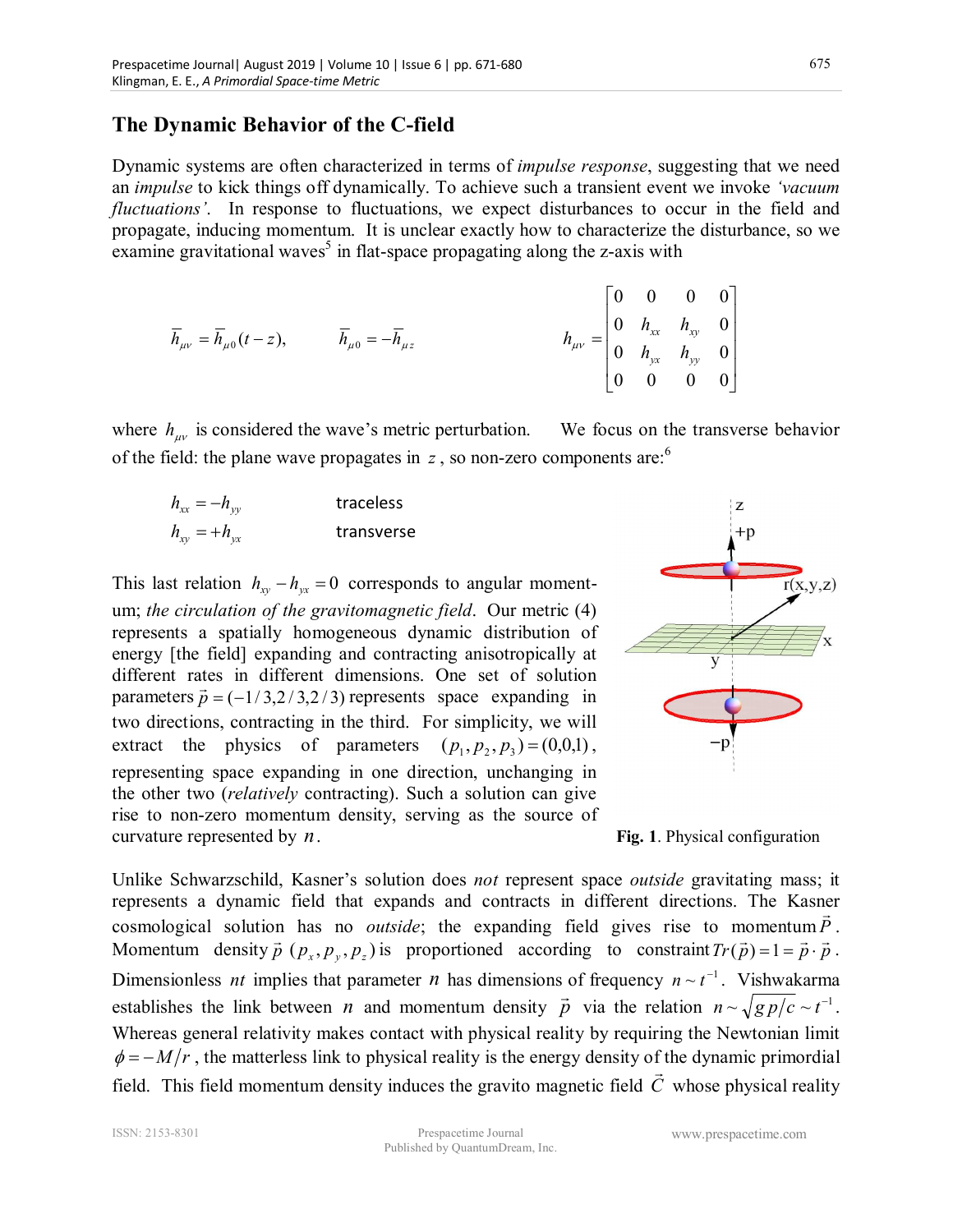was shown by *Gravity Probe B*<sup>17</sup> and whose theoretical utility was recently shown by Will<sup>8</sup> to yield Mercury's perihelion advance.

## The C-field is identified with angular momentum,  $h_{xy} - h_{yx} = 0$ ; in terms of momentum density

*p*  $\rightarrow$ the induced gravitomagnetic circulation  $\nabla \times C$  $\overline{r}$  $\vec{\nabla} \times \vec{C}$  is defined by  $\vec{\nabla} \times \vec{C} = -(g/c^2)\vec{p}$  $\vec{\nabla} \times \vec{C} = -(g/c^2)\vec{p}$  when  $\dot{\vec{G}} = 0$ . We assume a dynamical field variation in density such that motion of a denser region through space establishes momentum density *p*  $\ddot{\phantom{0}}$ , inducing *C* -field circulation. Conservation of momentum invokes an equivalent dense region of field moving in the opposite direction. The vacuum fluctuation inducing momentum flow is initially located at the origin; the direction of momentum density is the *z* -axis; the *xy* -plane establishes the symmetry. As there is no *outside*, we predict what will be observed at an *arbitrary point* [excluding the z-axis and *xy*-plane] located at  $\vec{r}(x, y, z)$  with respect to the origin, shown in Fig 1 above. The center of mass of a locally dense region of the field is treated as a point on the *z*-axis moving with velocity  $\vec{v}$ . We relate this  $\vec{v}$ change in position to an arbitrary test point *r*  $\ddot{\phantom{0}}$ and calculate gravitomagnetic field  $C(\vec{r}, t) \sim \vec{r}' \times \vec{p}$  $\therefore$  referred that  $(\vec{r},t) \sim \vec{r}' \times \vec{p}$ with  $\vec{r} = (x, y, z)$ ∶<br>⊣  $\vec{r}$   $' = (x, y, z - vt)$  $\ddot{\ }$ . For equal and opposite momentum density  $-\vec{p}$  $\overline{a}$  $-\vec{p}$  we calculate *r* vv<br>→ describing the test point with respect to the second region, moving with velocity  $-\vec{v}$ . The lefthanded C field circulation induced by momentum density in the upper hemisphere circulates opposite to that induced by the downward momentum density:

## **Evolution of the System**

The direction of induced *C*  $\rightarrow$ field at arbitrary point  $\vec{r}$  =  $(x, y, z)$  $\rightarrow$  depends upon the location of the point and the source of the induction. The test point will see *both* induced gravitomagnetic fields therefore we must sum the fields and then square the summed fields  $\hat{C} \cdot \hat{C}$  to obtain a value proportional to the gravitomagnetic field energy density at the point.

The geometry of the problem is based on an arbitrary test point *r* r based on an arbitrary test point  $\vec{r}$  from the origin of the disturbance in the field. But since  $\vec{r}$  is arbitrary, and the source (momentum density) is moving, what is it we actually wish to calculate? Initially  $(t < 0)$  there is zero momentum; eventually  $(t \gg 0)$  the source will have moved far from the test point, therefore we simply display a timebased field energy density observed at *r*  $\overline{ }$ . As *r*  $\ddot{\ }$ at  $\vec{r}$ . As  $\vec{r}$  is excluded from the *xy*-plane of symmetry, one momentum will first approach  $\vec{r}$ , reach a closest point of approach, then recede from  $\vec{r}$ , while the other momentum can only ever recede from  $\vec{r}$ . The resulting behavior, scaled for convenience, is shown in Fig 2, wherein the horizontal axis is time and the sloped dashed lines represent  $z = \pm vt$  (not to scale), while the vertical axis measures the energy density of the Cfield at  $\vec{r}$  at each point in time. We show the energy contribution from the upward moving field (2a), the downward moving field (2b), and the summed energy, as a function of time (2c).

As a check, we place test point *r*  $\rightarrow$ on the *xy*-plane  $\vec{r} = (x, y, 0)$  $\overline{\phantom{a}}$ and run the same calculation. This test point is always equidistant from the source momenta, so the two *C* fields seen at *r* r are of equal strength but opposite direction thus they completely cancel at all times: the energy curve r (not shown) is proportional to  $C(\vec{r},t)\cdot C(\vec{r},t) \equiv 0$  $r \propto \vec{a}$ . The C-field energy density is given by:  $9$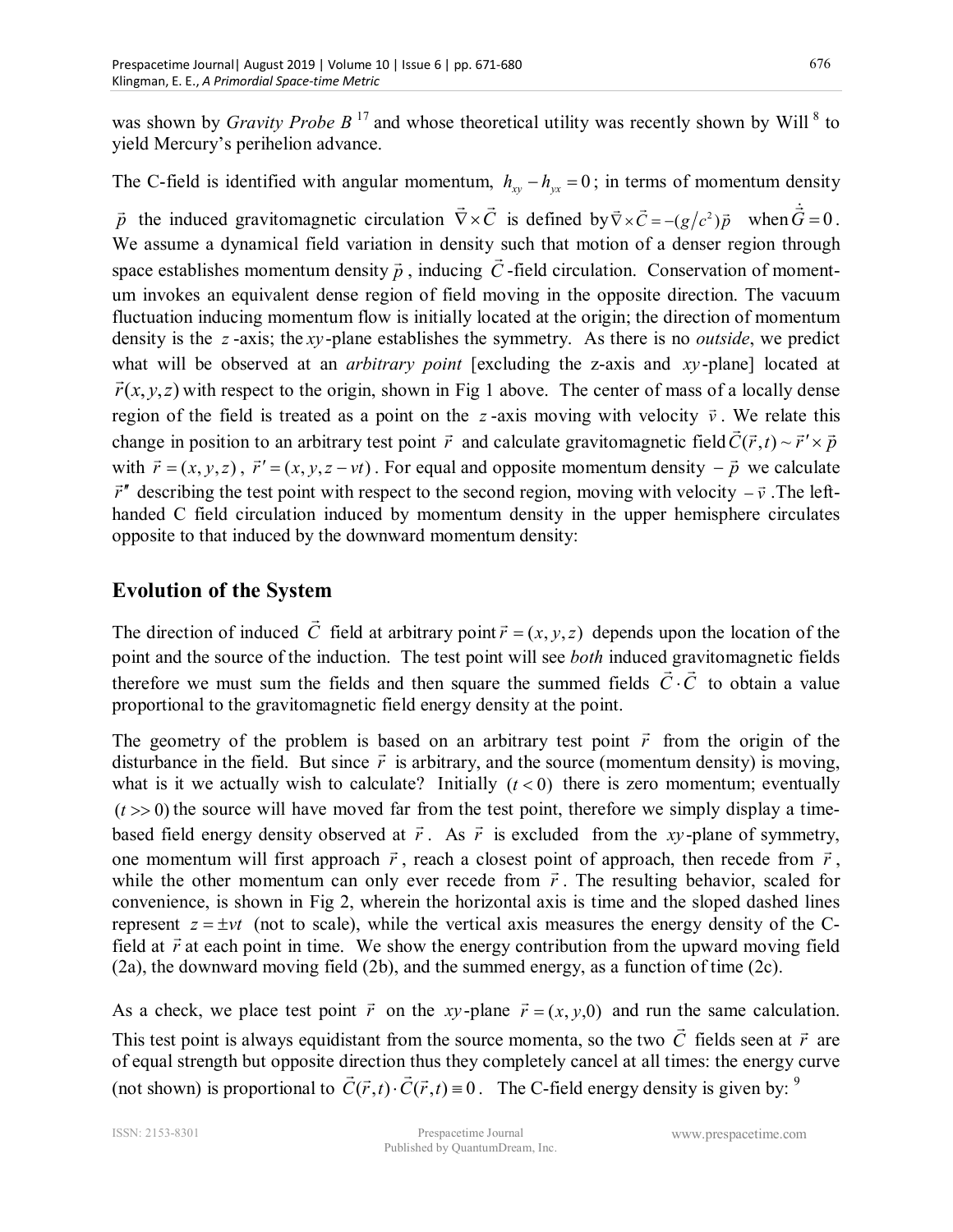

**Fig. (2a)**.Energy density of *left-handed circulation* from positive momentum density at  $(0,0, z(t))$ observed at  $\vec{r} = (x, y, z)$  beginning at  $t = 0$ . Momentum flows up the z-axis (dashed lines) reaching a point of closest approach at which field is maximum, then the field declines. (2b) The opposite momentum produces a *right-handed circulation* at  $\vec{r}$ , then moves farther away; this contribution always declines. (2c) The two fields are summed and the local field energy density at  $\vec{r} = (x, y, z)$  is shown as a function of time.

$$
\left(\frac{c^2}{g}\right) \vec{C}(\vec{r},t) \cdot \vec{C}(\vec{r},t) = \frac{mv^2}{vol.} = energy density
$$

Our test point is arbitrarily located with respect to the *z* -axis so any point rotating around the zaxis becomes a *test circle* and we show the time behavior of the field observed at all points on the circle, seen in fig 3:

Energy density at any point in the neighborhood of a disturbance in the field (at the origin) starts at time zero and grows as gravitomagnetic circulation at the point, invoked by the momentum density of the moving region of locally increased energy density, approaching and passing the point at  $\vec{r}(x, y, z)$ .

At the point of closest approach, the local energy of the induced Cfield is maximized; this is a geometrical calculation on a varying geometry. The curves in fig 2 represent the contribution at point  $\vec{r}(x, y, z, t) = \vec{r}(\theta, \phi, t)$ . By choosing the observation point  $(x, y, z)$  we effectively specify a ring of equivalent points, all of which will experience the same induced C-field energy, as depicted in fig 3 along the time axis from  $t < event$  to  $t \rightarrow future$ . At  $t = 0$  (the event) there is no energy at  $\vec{r}(\theta,\phi)$ .



. **Fig.3**. Energy history

As the disturbance in the field propagates along the *z*-axis, which is also the *t*-axis, the r approaching induction source, momentum density  $\vec{p}$ , induces an increasingly strong gravitomagnetic circulation (vorticity)<sup>15</sup> with left-handed circulation increasing and right-handed circulation diminishing at the point. At nearest approach, every point on a circle surrounding  $\vec{p}(z)$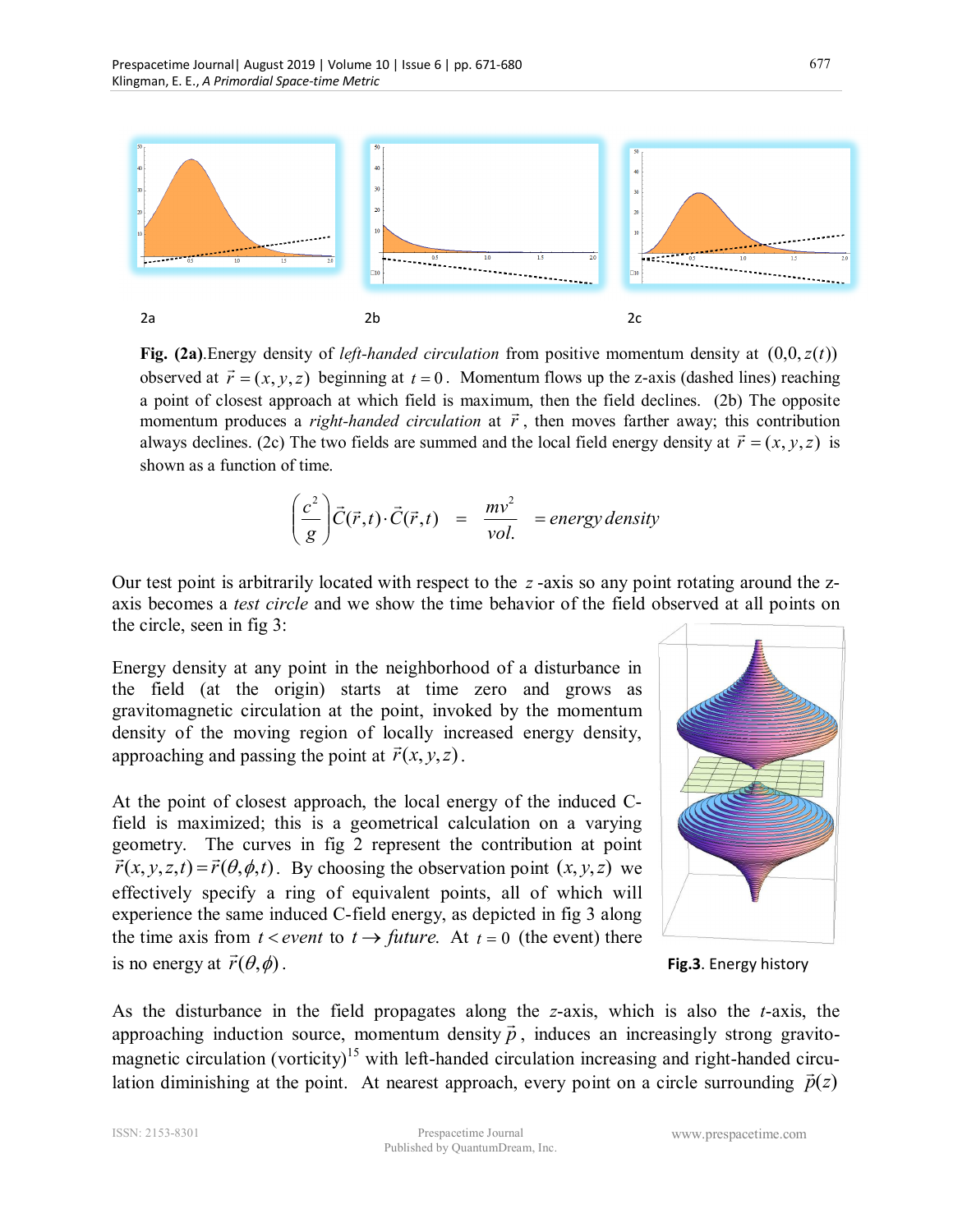and containing  $\vec{r}(x, y, z)$  $\rightarrow$  will experience maximum field strength, followed by a decrease as both sources move further away in time and distance. In fig 3 the north-south axis is both *time t* and *distance z*, while the contribution to the C-field induced at point  $\vec{r}(x, y, z)$  by momentum  $\vec{p}(0,0,vt)$  peaks at  $z = vt$ , then diminishes as  $vt > z$ . Eventually the induced local field energy at  $\vec{r}(\theta, \phi)$  effectively vanishes.

We interpret energy-time diagram (Fig 3) by noting that the diagram shows *instantaneous* conditions at  $\vec{r}$  over the course of time. There is *no field memory* in our model; such analysis needs still to be performed.

Vishwakarma's *n* incorporates momentum density as the source of metric curvature; we identify *n* as the gravitomagnetic field induced by a moving region of higher field density while conserving total momentum (linear and angular). Field density variations break homogeneity: as Kasner is defined as a homogeneous, anisotropic solution, we wish to restore the homogeneous nature to our solution. If initial energy density is unity, the density at the test point becomes  $1 + C(\vec{r},t) \cdot C(\vec{r},t)$ .<br>→  $+ C(\vec{r}, t) \cdot C(\vec{r}, t)$  over a unit volume, compared to the original density of *one* per unit volume. For a constant density (homogeneous) solution we calculate new volume  $C \cdot C$  *vol* and equate densities:

$$
\frac{1+\vec{C}(\vec{r},t)\cdot\vec{C}(\vec{r},t)}{C\cdot C_{vol}vol} = \frac{1}{vol} \quad \text{therefore} \frac{C\cdot C_{vol}}{vol} = 1 + \vec{C}\cdot\vec{C}
$$

and thus *space is expanding at the arbitrary point*  $\vec{r}(x, y, z)$  $\rightarrow$ :

$$
C \cdot C_{vol} = (1 + \vec{C} \cdot \vec{C}) \cdot vol
$$

This Kasner metric solution of the Einstein field equations, in which one spatial dimension expands while the other two spatial dimensions are static, yields an anisotropic evolution of a homogeneous field.

## **Conclusion**

To a surprising degree, our cosmology at the century mark is unknown; George Ellis<sup>18</sup>:

*The nature of the inflaton, the nature of dark matter, the nature of dark energy are all unknown.* 

Potentially related to our model, Evans & Eckardt<sup>19</sup> claim "*the second Bianchi equation used by Einstein and Hilbert is incomplete*" as is the cosmology based on that equation, except in the narrow special case in which *torsion is zero*. They derive a new identity that, combined with the first Bianchi identity, relates *curvature to torsion*. Their torsion-based vector equations (62) and (63) resemble our C-field equations. And although the source of curvature is typically a stress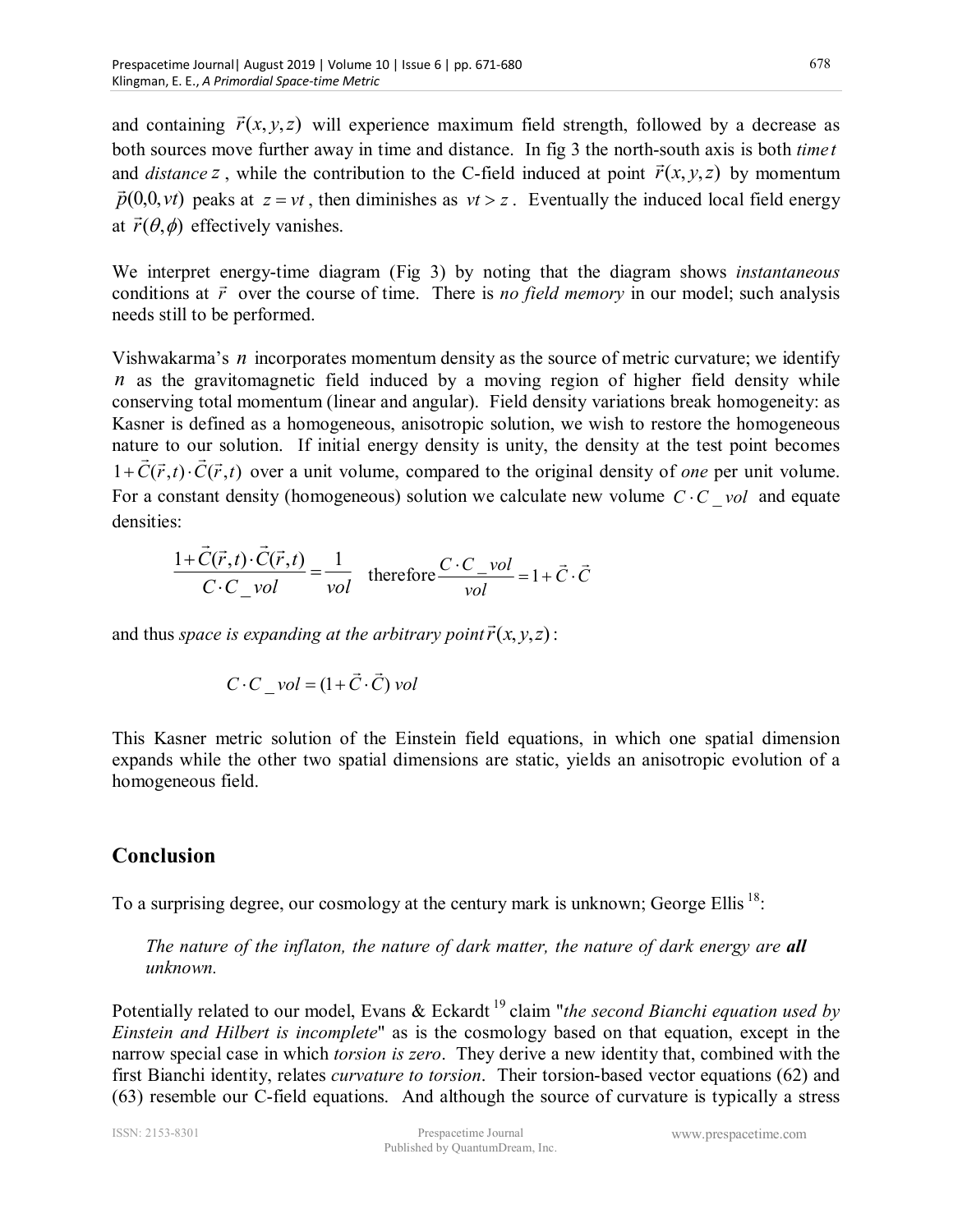energy tensor  $T^{\mu\nu}$ , *vacuum equations* are seen to have curvature despite a lack of matter. The primordial field is assumed to be the gravitational field, yet for over a century physicists have failed to find a form of  $T^{\mu\nu}$  representing the local energy of the gravitational field; Feynman<sup>10</sup> remarked that "*Even for very simple problems, we have no idea how to go about writing down a proper T<sup>'''</sup>*." Moreover, the *Horizon problem* concerns the isotropy of the universe based on inflation models wherein separate regions of the universe are never in contact. In this light, our approach based on the Kasner metric, whose physical interpretation has been '*obscure',* suggests a cosmos with rotation. Longo <sup>12</sup> describes his experiment as *'testing homogeneity and isotropy*' via surveys of spiral galaxies, and he finds anisotropy. The 2004 *WMAP axis-of-evil* anisotropy was confirmed in 2013 by the *Planck Telescope* – the *anisotropy is there*.

New Scientist (26 Oct 2016):

*From the rotation of galaxies to cosmic expansion everything points in one direction. If only we knew why?* 

The Kasner metric solution of Einstein's equation describes *how* everything could end up pointing in one direction by virtue of a dynamic primordial event that organizes the field as it evolves. We reject that the source of curvature in Kasner is a singularity appearing at  $t = -1/n$ , which does *not* appear at any other time, while the solution is curved at *all times*. Our interpretation of *pre-spacetime,* as *primordial field,* implies that *dynamic space-time* corresponds to a dynamic field whose momentum density physically exists. The momentum induces a circulating gravitomagnetic field that distributes field energy locally, effectively *expanding space* at an arbitrary point in space-time. If the field already exists at the given arbitrary point and expansion is inhibited, the local field energy acts to increase expansion *pressure* in the region of the point, potentially acting as *dark energy*. Early in the post-bang era virtually unlimited field energies are expected. The interpretation of Kasner parameter *n* as the gravitomagnetic field provides a new perspective on the physical nature of the primordial field and a qualitative mechanism and explanation of the evolution of dynamic space-time of the primordial field. The C-field interpretation of the metric induces vorticity subject to conserved momentum; linear and angular. The *time dependence* of the Kasner metric is essentially different from the static *space dependence* of the Schwarzschild and Kerr metrics. This would seem to satisfy a requirement for an evolving space-time theory. Other issues to be investigated for this theory include the nature of the 'vacuum fluctuation' that triggers the event, as well as the nature of any field 'memory' that sustains circulation after the instantaneous event has 'moved on'.

*Received July 5, 2019; Accepted August 4, 2019*